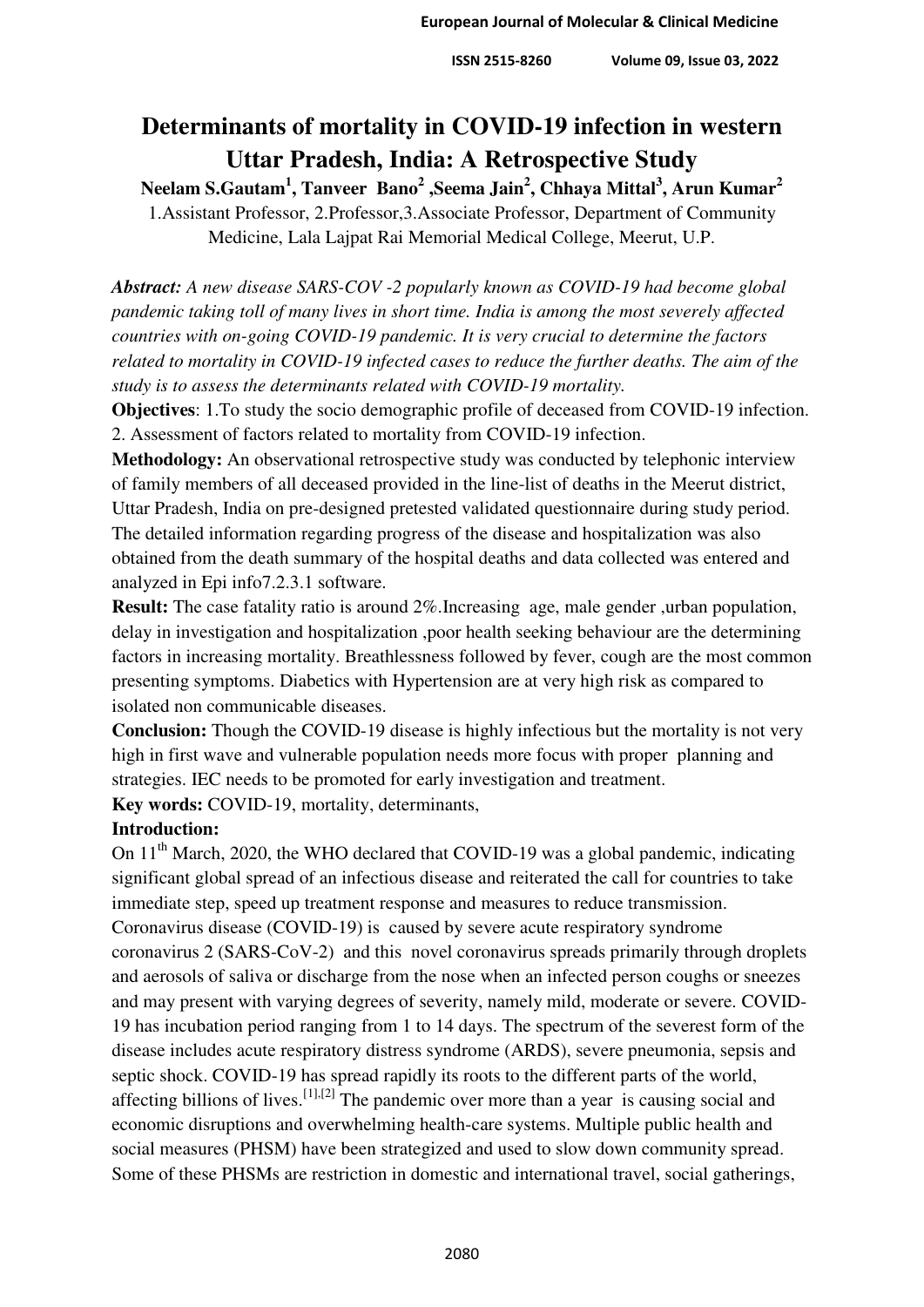closing of schools, offices, religious places, etc.<sup>[\[3\],](https://www.npmj.org/article.asp?issn=1117-1936;year=2020;volume=27;issue=4;spage=293;epage=301;aulast=Agarwal#ref3)[4]</sup> Various preventive measures have been proposed by the WHO and health ministries of different countries such as the use of masks, social distancing, hand hygiene, and respiratory etiquettes.<sup>[\[3\]](https://www.ijcm.org.in/article.asp?issn=0970-0218;year=2020;volume=45;issue=4;spage=391;epage=395;aulast=Mundra#ref4)</sup> This has led to a lot of changes in our day-to-day lifestyle. Most of the countries have also imposed nationwide lockdowns of varying lengths and intensity, in an attempt to break the chain of transmission.<sup>[\[4\]](https://www.ijcm.org.in/article.asp?issn=0970-0218;year=2020;volume=45;issue=4;spage=391;epage=395;aulast=Mundra#ref5)</sup> Numbers alone cannot possibly measure the impact of pandemic on world. With implemented lockdown again and again in several countries, it has not only imposed the restrictions on travel but also lead to shrinking economies, leaving people with starvation and degrading livelihood of many people across the world.

The first case of COVID-19 in India was reported from Kerala on  $30<sup>th</sup>$  January, 2020 and soon sporadic cases were reported from all over the country within few months. Health Ministry has adopted various approaches like isolation, home quarantine, contact tracing and case management enhancing community participation at primary health care level. The WHO has been working closely with the Government of India to step-up preparedness and response measures for COVID-19, including surveillance and contact tracing, laboratory testing, risk communications and community participation, prevention and control and execution of these measures plan at district, state and national levels. Admirably, the Government of India countered with several proactive measures to prevent the emerging epidemic and demonstrated high level of political and administrative commitment. Health ministry constructed public health strategy to contain the infection in consultation with Indian Council of Medical Research (ICMR) and National Centre for Disease Control (NCDC) with support from other ministries of the government. According to health ministry COVID-19 positivity rate is 5.11%, 97% recovery rate and mortality rate is 3% as compared to 7% globally (2020).

 Uttar Pradesh which is densely populated was also not untouched. Meerut district in Western Uttar Pradesh witnessed its first case in the month of mid -march and then as like all over country it too experienced widespread of COVID -19 cases putting all the health sector on its toes . Being in the vicinity of Delhi, capital of India and as a part of NCR, Meerut trend was quite similar to Delhi.

As per now it is clearly established that early detection and isolation of case and early initiation of drugs as well as quarantine of exposed plays a very crucial aspect to prevent the development of severity or complication. Knowledge of epidemiological characteristics and determinants of mortality in COVID infection is crucial in terms of planning interventions to reduce transmission risk to their contacts, geographical limitation and health logistics planning to treat COVID-19 patients. Thus, the current study was planned to explore the medical and non- medical factors which are directly or indirectly responsible or related with mortality of confirmed cases of COVID-19 patients presenting to a tertiary care health facility in Meerut, Uttar Pradesh, India.

**Aim:** Assess the determinants related with COVID-19 mortality.

**Objectives**: 1.To study the socio demographic profile of deceased from COVID-19 infection. 2. Assessment of factors related to mortality from COVID-19 infection.

**Methodology:** The line list of all the deaths occurred in the Meerut district, Uttar Pradesh, India among confirmed COVID -19illness during study period was obtained from the Chief Medical Office, Meerut. Telephonic interview of family members of all deceased was taken on pre-designed pretested validated questionnaire. The detailed information regarding onset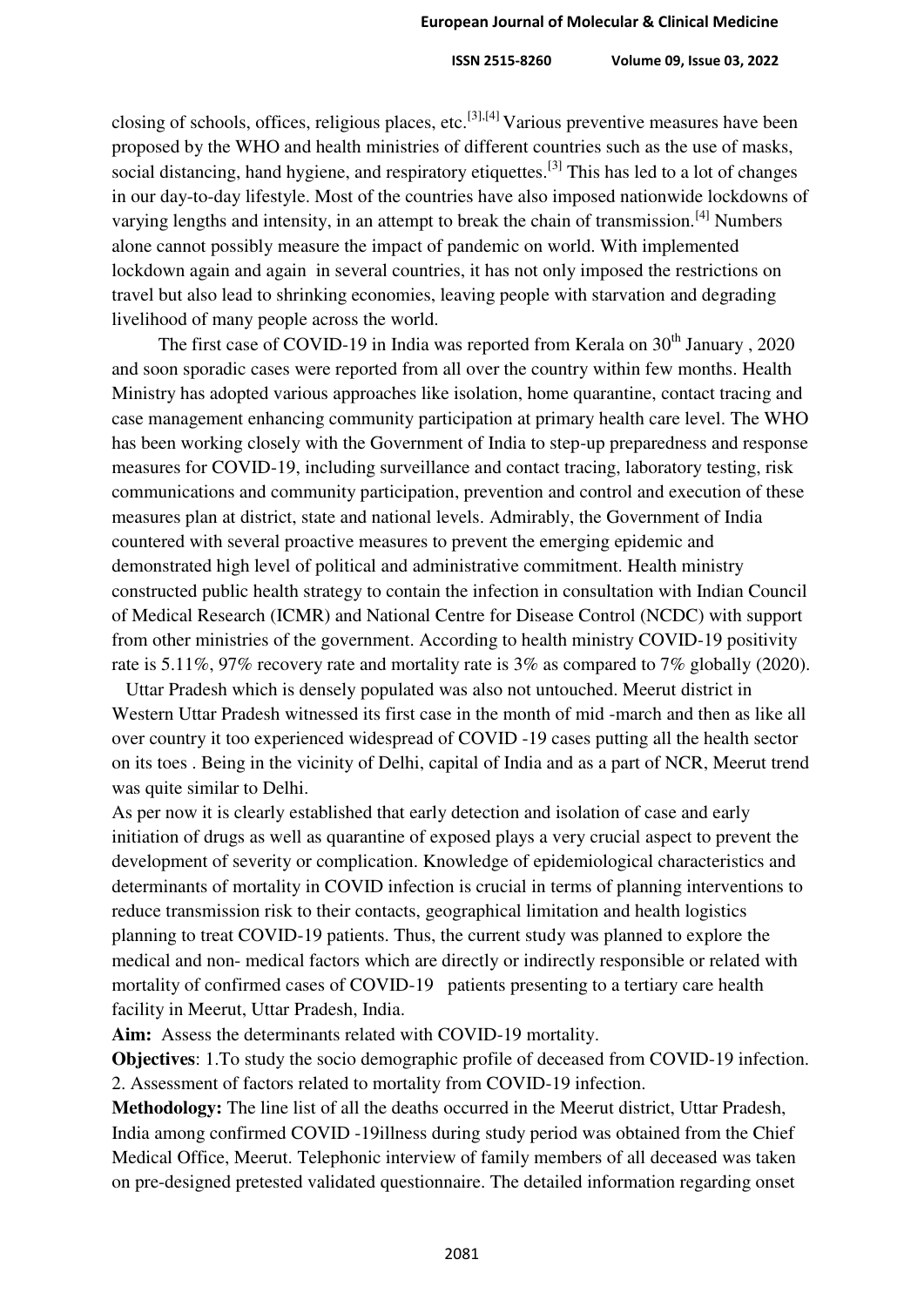of symptoms, progress of the illness, treatment history, condition during hospitalization etc. and death summary of the all deaths occurring in hospitalized patients were obtained and analysis drawn from it. Data collected was entered and analyzed in Epi info7.2.3.1 software. Case fatality ratio (CFR) is defined as the proportion of individuals diagnosed with a disease who die from that disease and therefore CFR measures the severity among detected cases. The severity of COVID-19 has been widely reported to be influenced by increasing age, gender, locality, health seeking behaviour and underlying comorbidities. According to WHO a COVID-19 death is a death resulting from a clinically compatible illness in a probable or confirmed COVID-19 case unless there is a clear alternative cause of death that cannot be related to COVID-19 disease without any period of complete recovery between the illness and death.

**Duration of study :** September,2020 to November 2020 ie.3 months.Total number of deaths in confirmed COVID-19 cases during the study period in Meerut district is 259 ( September-115,October-71 and November -73).

**Result:** In the Meerut district mortality among confirmed COVID-19 cases were 115, 71 and 73 in September, October and November month 2020 respectively. The case fatality ratio (CFR) was 2.2% in September, 2.1% in October and 1.4% in November. All 259 families of expired patients were contacted based on the provided contact number in the line list. We got response from 201 (77.6%) families and 58 (22.39%) turned out to be nonresponsive (16.98% had provided wrong contact number and 5.4% refused to cooperate).

 Of all maximum mortality 117 (45.17%) had occurred in the age group 45 to 64 years followed by 91 (35.13%) in age group 65 and above,38 (14.6%) in age group 19-44 years,02 (0.78%) in 6-18 years and 01(0.39%) in less than 5 years.COVID-19 death was more in males 176(68%) compared to females 83(32.04%).Urban area was most commonly affected 247(95.36%) than rural area 11(4.64%).Death was reported highest in Hindu religion 230(88.8%) in comparison of Muslim 27(10.42% and others 02(0.77%).Majority of expiry 214(82.62%) occurred in designated COVID hospitals followed by 19 (7.33%) expiry in non-COVID hospital,13 (5%) at home and 15(5%) on the way to hospital. In all 233(89.96%) patients were hospitalized either in COVID or non COVID hospital for the management whereas rest expired suddenly at home or on the way to hospital. After hospitalization serious confirmed COVID-19 patients 85 (36.48%) died within 4-7 days,75 (32.18%) died within 24 hours of admission followed by 30 (12.87%) patients expired within 2-3 days , 29 (12.44%) after 8 days and 6 % were those whose duration of stay in hospital can't be determined. Difficulty in breathing alone was the most common symptom in nearly 55 (27.23%) patients followed by presence of all the three symptoms of fever, cough and shortness of breathing among 38(14.67%) patients, fever with breathing difficulty in 35(13.5%) ,only fever in 30 (11.58%),only cough in 25(9.6%),non -specific symptoms like generalized weakness, fatigue, body ache, malaise in 20 (7.72%),fever with cough in 16(6.17%), asymptomatic in 14(5.4%), vomiting in 8 (3%) other symptoms in 11(4.24%),07 (2.7%) had chest pain,07(2.7%) abdominal pain ,loose motion in 4(1.54%),swelling over limbs in 4(1.54%) and loss of appetite in 3 (1.15%).

 In the study 19 (7.33%) patients had COVID positive members in their families which were the source of contact for them. Most of the patients  $92(35.52%)$  expired within 4-7 days of the onset of symptoms followed by 43(16.6%) within 8-10 days, 41(15.8%) within 11 to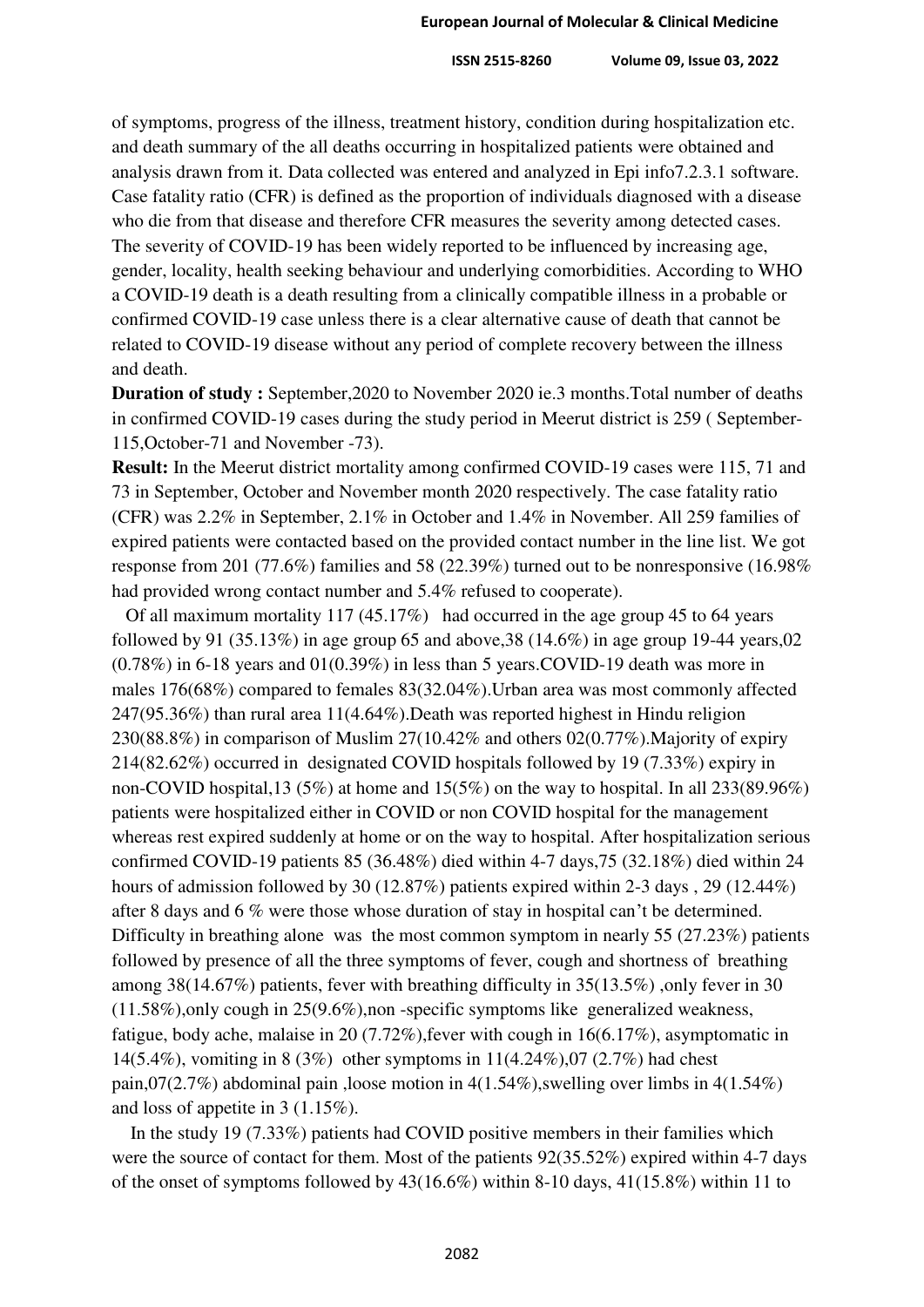20 days,09(3.47%) within 2-3days, more than 20 days in 08(3.08%) , 03(1.1%) within 24 hours of onset of symptoms and 44(17%) were can't be determined due to incomplete or lack of death summary. Reporting of positive COVID-19 sample is an essential aspect in initiation of its management. It is observed in the study that 103(39.76%) patients expired within 4-7 days of confirmation of positivity for COVID compared to 66(25.48%) within 24 hours,38(14.67%) within 48-72 hours ,17(6.56%) in 8-10 days,05(2%) within 8-10 days ,2(0.7%) after 20 days and 21(8.1%) cannot be determined. Duration between onset of symptoms and hospitalization of patient is also essential. In the study 233 patients in all were hospitalized prior their demise. 53(22.74%) patients admitted within 4-5 days of onset of symptoms followed by 50(21.45%) within 2-3 days, 22(14%) within 24 hours, 25(10.72%) within 6-7 days, 13(5.5%) more than 12 days. Among all the deaths under study 165(63.7%) had one or two chronic illness. Most common co-morbidity is diabetes with hypertension in 39(23.63%) patients followed by isolated diabetes mellitus among 29(17.57%), hypertension in 28(16.96%), chronic kidney disease in 20(12.12%), heart disease among 17(10.3%),chronic obstructive pulmonary disease in 10(6%),liver disease in 07(4.24%) and other conditions like cancer, brain hemorrhage, pregnancy etc. compromise of 17(10%). The study have identified some non- medical factors which might indirectly influenced the initiation of the management of COVID-19 patients and their outcome. From the response of 201 families it is observed that 57(28.35%) patients investigation was delayed and therefore the diagnosis. Poor health seeking behavior was the most common reason among 28(14%) followed by 21(10.4%) ,07(3.4%) where the private practioner prescribed the medicine for symptoms and private non –COVID-19 hospitals without advising COVID test at very first point of contact respectively and 0.4% due to own negligence. Hesitancy and lack of information regarding admission in COVID-19 hospital resulted in wandering of patients from one private hospital to another in 07(3.48%) patients, delay in arrival of government ambulance in 05(2.48%) and 03(1.5%) due to insufficient communication by visiting health team are the other non-medical factors which might indirectly led to loss of crucial time in initiation of management of patients.

**Discussions:** This study was observational retrospective, record-based which aimed to explore epidemiological characteristics and determinants of mortality in COVID-19 patients .In this study, we found case fatality ratio (CFR) ranging between 1.4 to 2.2 % among the positive cases which was similar in Tamil Nadu, Andhra Pradesh  $(2.06\%)$  <sup>1</sup> and Uttar Pradesh  $(1.3$ to2.0%)<sup>2</sup>. In India, the case fatality ratio for COVID-19 is lower than that observed in high-income countries. This difference might be due to the age structure of the Indian population, which is comprised of larger proportion of younger population. In our study expiry was highest (45.17%) in the age group of 45-64 years followed by 65 years and above (35.13%) compared to least in under five population same as found in studies done in Bihar and Tamil Nadu by Agrawal et.al<sup>3</sup> and Edwin Asirvatham<sup>4</sup> et. al respectively. The study analysed that COVID -19 deaths was more in male (68%) than females and urban (95%) than rural areas. Similar findings were observed in study conducted by Agrawal et.al<sup>3</sup> in Bihar and by Dehingia  $N^5$  et.al. The novel corona virus knows no caste and religion but to surprise positive cases as well as deaths were reported high in Hindu religion compared to Muslims and the reason attributed to this can be stigma and current political scenario among Muslim religion resulting in hiding reporting of symptoms and testing. Nearly 82.62% patients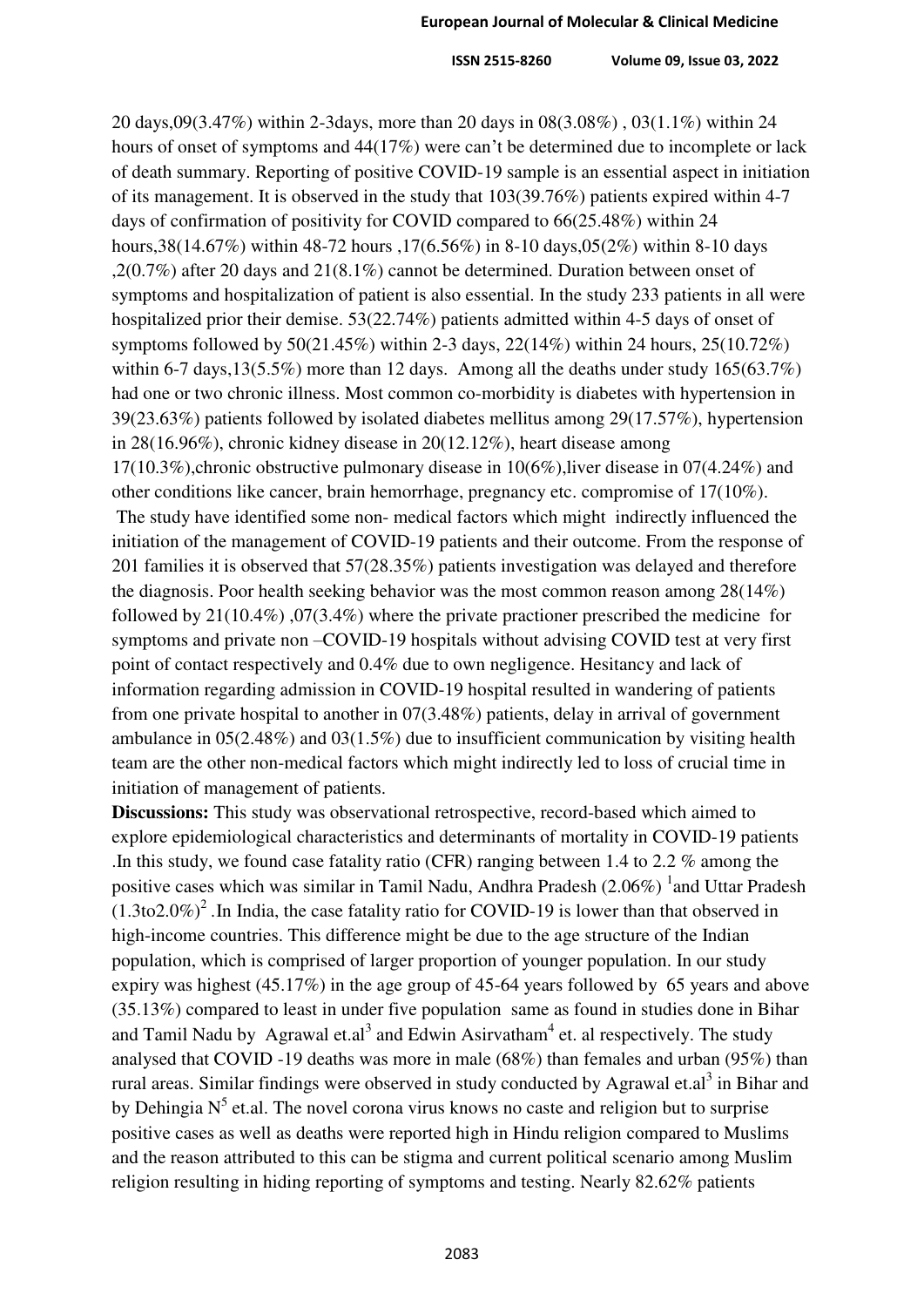expired in COVID-19 hospitals (62.6% in public and 31.34% in private) established by health system in the study similar to higher mortality  $(71%)$  found in Tamil Nadu.<sup>4</sup> In the current study fever (64.34%) and breathing difficulty (55.40%) were the most common symptoms reported followed by dry cough among 30.44% and 14.54% had fever, breathing difficulty and dry cough together at the time of admission which are in line with the existing literature that fever, dry cough, shortness of breath and fatigue were the common symptoms on admission among the deceased patients.<sup>6,7</sup> Another study that reviewed 24,410 cases across the world showed 78% of the cases with fever and 58% with cough.<sup>8</sup> Secondary infection was linked to 7.33% of deceased patients which is similar to study done in western UP by Gargi et al.<sup>9</sup> In our study, the prevalence of any one or more comorbidities among the deceased was found to be around 63.7% %.Studies in China reported around 70% of deaths with any one comorbidity<sup>10,7</sup>South Korea and Brazil reported 83% and 90.7%; and these studies have reported diabetes, hypertension and CAD as the main comorbidities among deaths.<sup>11,12</sup> Considering co-morbidity in the present study diabetes ,hypertension emerged as a significant risk factor for COVID-19 mortality among 41% deceased (presence of both conditions in 23.63% and single condition in 17% each) . This was similar to the findings of a New Delhi and Tamil Nadu study by Aggarwal *et al*. and Laxminarayan et al.<sup>[\[13,1\]](https://www.npmj.org/article.asp?issn=1117-1936;year=2020;volume=27;issue=4;spage=293;epage=301;aulast=Agarwal#ref9)</sup> The median time interval between starting of symptoms and hospital admission was found to be 4 days, which is within the range mentioned in studies from Southern India ,China and Italy (  $3-10$  days).<sup>4,6,14</sup> The duration might change during the different phases of the epidemic due to rapid changes in the level of knowledge and awareness, stigma, fear of the disease, healthseeking behaviour and availability of health services. According to our study, time interval between hospital admission and expiry was maximum in the range of 3-7 days (37%) and within 24 hours among 32% patients. Other countries reported a slightly higher, but a wide range of 5–16 days of time interval between hospital admission and death.<sup>(6)</sup> The shorter period of hospital stay with negative outcome could be due to the delayed seeking of care due to lack of awareness about the disease, shortage of COVID facilities with ICU beds and ventilators. Study found that the time interval between the onset of symptom and death is in the range of 3-7 days for majority of deceased followed by 8-10 days similar in Southern part of India.<sup>4</sup> Nearly 40% cases ascertained before death in current study succumbed within 3-7 days of testing and 26% were identified ≤24 hours before death. Our estimates of time to death after confirmation by testing are same as in other parts of the country<sup>1,4</sup>. Findings in our study indicates that large proportions of the patients were diagnosed late in their disease course, although other factors like patient's health status, capacity of health care institution and approach to end-of- life care can also be contributing factors in time to death. **Conclusion:** The study concludes that the increasing age ,male, people living in densely populated areas and with underlying comorbidities expired disproportionately due to COVID-19 infection .The study estimated a time interval of 8-14 days between onset of symptoms and death, with 4-7 days each for symptoms onset to hospital admission and admission to death. Among the vulnerable and elderly population the shorter interval between onsets of symptoms to admission in hospital is very critical as it would lead to early diagnosis and treatment resulting in better outcome and markedly reduced mortality. As the number of mortality from COVID-19 continues to increase, early diagnosis and timely treatment for moderate and severe cases are of crucial importance. The increasing awareness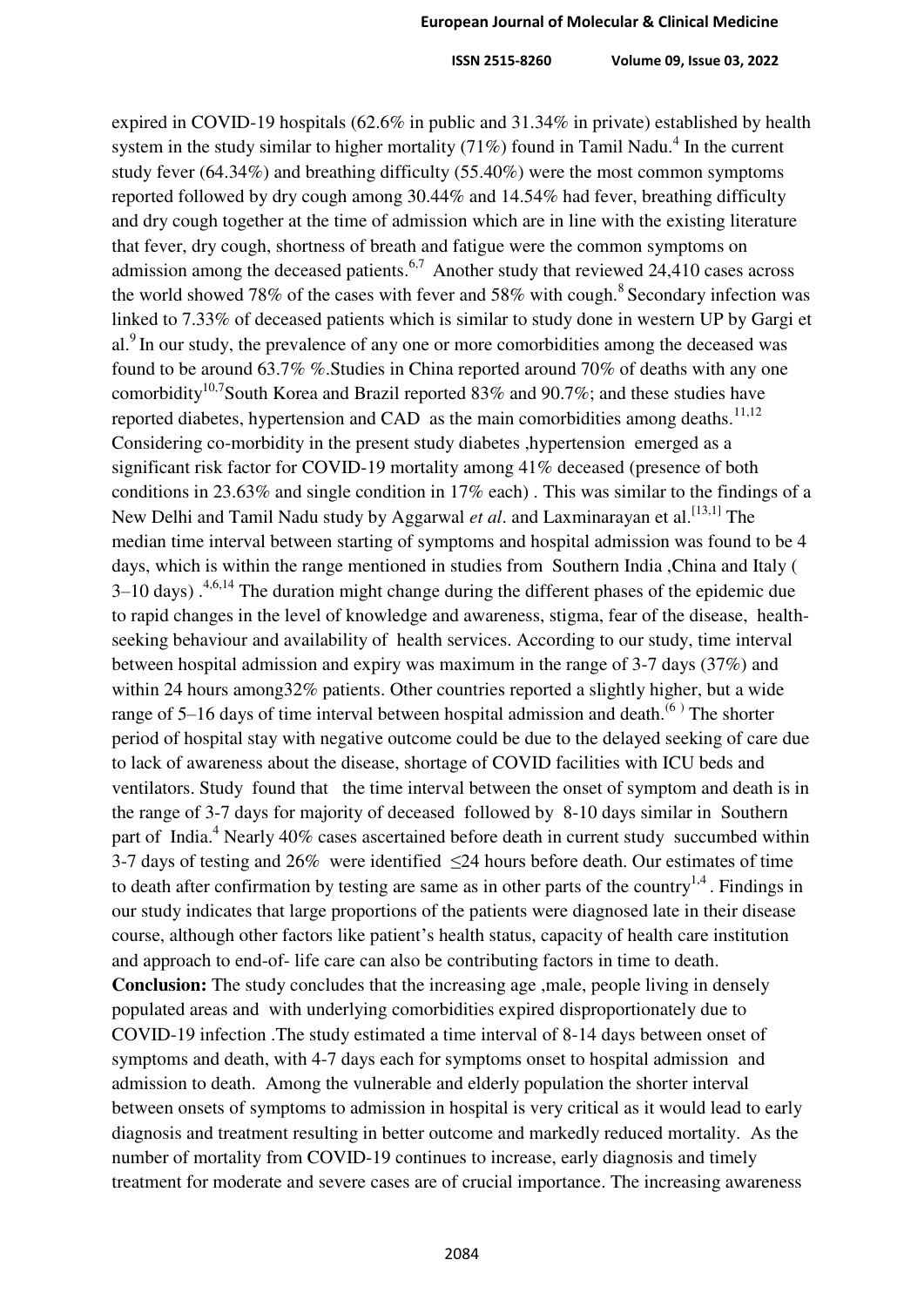of the impact of these factors may help decision makers, the public health officials, and the general public better control the risk of pandemic, particularly in the reduction in the deaths of COVID-19.

**Recommendation:** It is essential to focus on awareness though IEC (i.e. information, education and communication) in all individual of society with special emphasis on vulnerable population in order to reduce gaps from onset of symptoms to testing and hospitalization. A good quality training of all the health professionals from doctors to ward attendant is required. Government also needs to provide better infrastructure for speedy testing, early diagnosis and treatment after hospitalization to reduce mortality from COVID infection.

**Limitations:** The analysis is based on data available for deaths that were reported in the district through hospital admission. The data have limitations in terms of completeness such as the presence of symptoms that were not reported in all the deaths.

**Funding**: No specific grant was received for the study.

**Ethical approval:** The study was approved by the Institutional Ethics Committee. **Conflict of interest:** Nil

**Authors Contribution:** All the authors have equally contributed.

## **References:**

1. Laxminarayan R Wahl, B Dudala SR et al. Epidemiology and transmission dynamics of COVID-19 in two Indian states. Science 370,691-697(2020) *medRxiv.* 2020; (published online July 17.) (preprint)<https://doi.org/10.1101/2020.07.14.20153643>

2. Upadhyay Ashwini ,Research Square ,BHU, Analysis of COVID-19 case falality ratio in the states and UT of India https:/orcid.org/0000-0001-5610-3912

3.Neeraj Agrawal, Bijit Biswas, Pallavi Lohani Epidemiological determinants of COVID-19 infection and mortality: A study among patients presenting with severe acute respiratory illness during the pandemic in Bihar, India, Niger Postgrad Med J. Oct-Dec 2020 Year : 2020,Volume : 27, Issue : 4 ,Page : 293-301

4. Edwin Sam Asirvatham , Charishma Sarman et al, Who is dying from COVID-19 and when? An Analysis of fatalities in Tamil Nadu, India, Clinical Epidemiology and Global Health ,Volume9,January-march 2021,pages 275-279.

5. Nabamallika Dehingia, Anita Raj, Sex Difference in COVID-19 case fatality, Do we know enough? The Lancet Global Health, Volume 9,issueE14-15,January 01,2021

6. T. Chen, D. Wu, H. Chen, *et al.* T. Chen, D. Wu, H. Chen, *et al.* Clinical characteristics of 113 deceased patients with coronavirus disease 2019: retrospective study BMJ, 368 (2020), p. m1091.

7. Y. Du, L. Tu, P. Zhu, *et al.*Clinical features of 85 fatal cases of COVID-19 from wuhan. A retrospective observational study Am J Respiratory Critical Care Med, 201 (11) (2020), pp. 1372-1379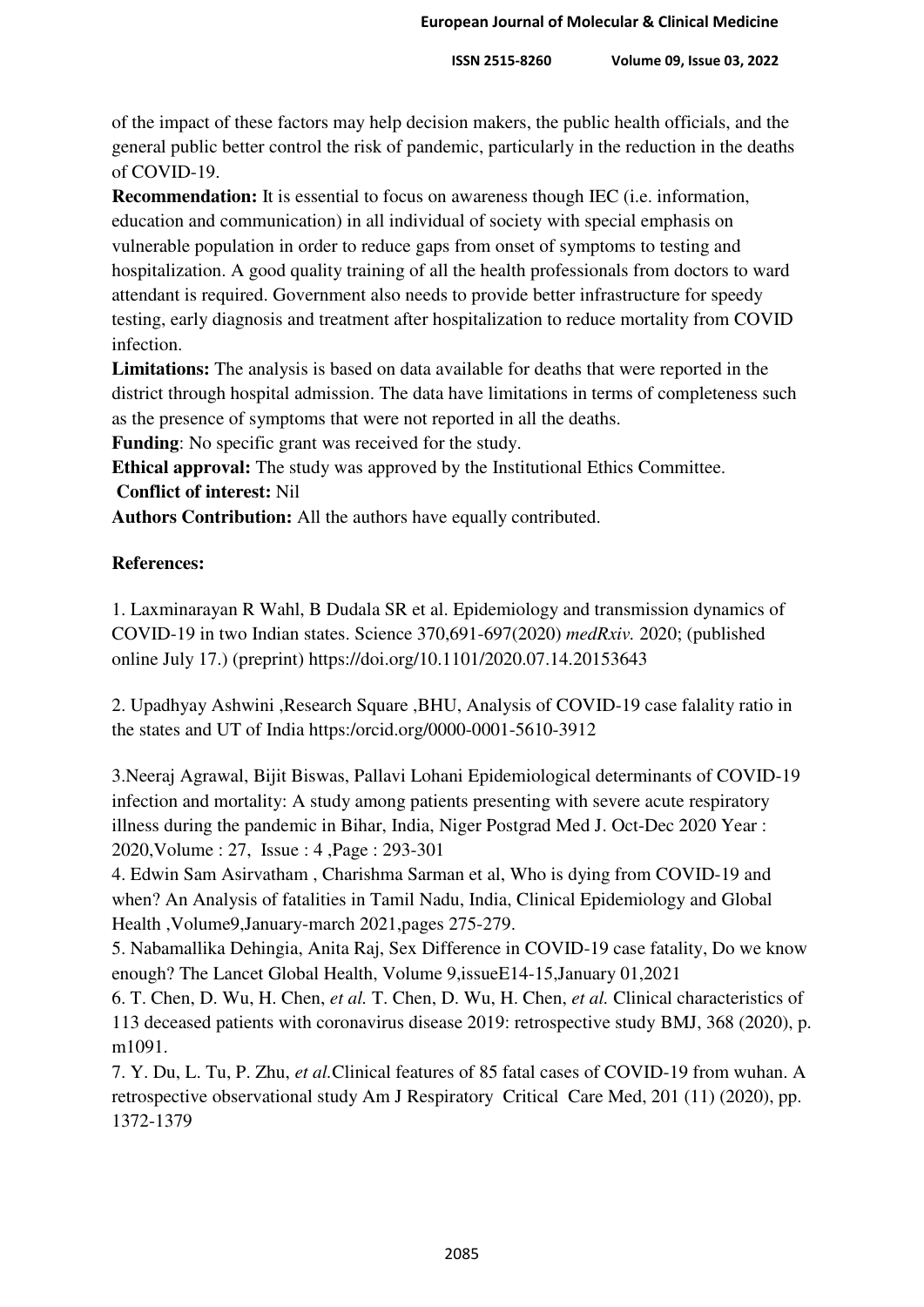8. M.C. Grant, L. Geoghegan, M. Arbyn, *et al.* The prevalence of symptoms in 24,410 adults infected by the novel coronavirus (SARS-CoV-2; COVID-19): a systematic review and metaanalysis of 148 studies from 9 countries PloS One, 15 (6) (2020), Article e0234765.

9. Pandey et.al. Household secondary attack rate of COVID -19 and its associated risk factors in western Uttar Pradesh: A cross sectional study, International Journal of Scientific Research,Volume9,issue 12,dec-2020,page:74-75.

10. W.-J. Guan, W.-H. Liang, Y. Zhao, *et al.* Comorbidity and its impact on 1590 patients with COVID-19 in China: a nationwide analysis Eur Respir J, 55 (5) (2020), p. 2000547 11. J. Pachiega, AJdS. Afonso, G.T. Sinhorin, *et al.* Chronic Heart Diseases as the Most Prevalent Comorbidities Among Deaths by COVID-19 in Brazil Revista do Instituto de Medicina Tropical de São Paulo (2020), p. 62

12. Korean Society of Infectious D, Korea Centers for Disease C, Prevention Analysis on 54 mortality cases of coronavirus disease 2019 in the Republic of Korea from january 19 to march 10, 2020 J Kor Med Sci, 35 (12) (2020), pp. e132-e

13. Aggarwal A, Shrivastava A, Kumar A, Ali A. Clinical and epidemiological features of SARS-CoV-2 patients in SARI ward of a tertiary care centre in New Delhi. J Association of Physicians India 2020;68:19-26.

14. Giacomelli A, Ridolfo AL, Milazzo L, et al. 30-day mortality in patients hospitalized with COVID-19 during the first wave of the Italian epidemic: a prospective cohort study. *Pharmacol Res.* 2020;158:104931.

15. Rees EM, Nightingale ES, Jafari Y, et al. COVID-19 length of hospital stay: a systematic review and data synthesis. *Med Rxiv.* 2020.04. 30.20084780.

| Total positive cases | Total number of | Case fatality ratio |
|----------------------|-----------------|---------------------|
|                      | deaths          | $\left( \% \right)$ |
| 5,228                | 115             | 2.2                 |
| 3,397                | 071             | 2.1                 |
| 5,219                | 073             |                     |
| 13,844               | 259             | l.87                |
|                      |                 |                     |

|  |  | Table no. 01 Distribution of case fatality ratio |  |  |  |
|--|--|--------------------------------------------------|--|--|--|
|--|--|--------------------------------------------------|--|--|--|

Table no: 02 Distribution of respondents

| Deceased due to COVID-19 | Frequency $(N)$ | Percentage $(\% )$ |
|--------------------------|-----------------|--------------------|
| Contacted                | 201             | 77.68              |
| *Unable to contact       | 044             | 16.98              |
| **Non-cooperative        | 014             | 5.40               |
| Total                    | 259             | 100                |

\*unable to contact : either phone was not picked up after repeated calls, provided number was incorrect , out of service or unreachable. \*\* non –cooperative means relative refused to give details. Table no: 03 Socio-demographic factors of study subjects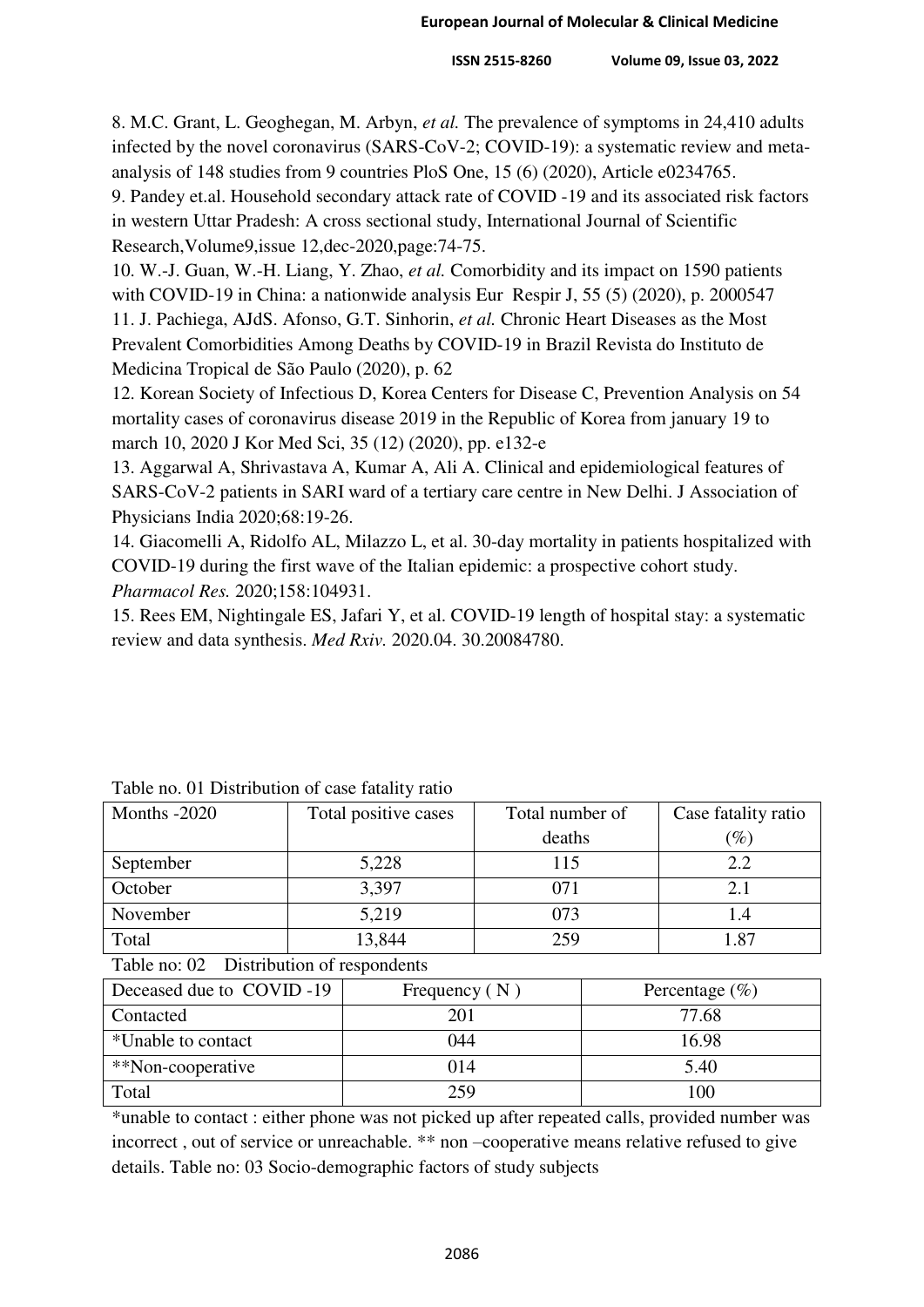| Factors           | No. of COVID-19 death<br>Percentage $(\% )$ |       |
|-------------------|---------------------------------------------|-------|
| 1.Age (year)      |                                             |       |
| less than 5 years | 01                                          | 0.39  |
| $6 - 18$          | 02                                          | 0.78  |
| 19-44             | 38                                          | 14.6  |
| $45 - 64$         | 117                                         | 45.17 |
| 65 and above      | 91                                          | 35.13 |
| <b>Total</b>      | 259                                         |       |
| 2.Gender          |                                             |       |
| Male              | 176                                         | 68    |
| Female            | 083                                         | 32.04 |
| 3.Residence       |                                             |       |
| Urban             | 247                                         | 95.36 |
| Rural             | 011                                         | 4.64  |
| 4.Religion        |                                             |       |
| Hindu             | 230                                         | 88.80 |
| Muslim            | 027                                         | 10.42 |
| Others            | 02                                          | 0.77  |

Table no: 04 Factors associated with COVID-19 mortality

| 1. Place of death                | Number of deaths (N) | Percentage $(\% )$ |
|----------------------------------|----------------------|--------------------|
| <b>COVID</b> hospital            | 214                  | 82.62              |
| Non-COVID hospital               | 019                  | 7.33               |
| Brought dead to hospital         | 013                  | 5.02               |
| Home                             | 013                  | 5.02               |
| 2. Duration of stay in           |                      |                    |
| hospital before death            |                      |                    |
| Within 24 hours                  | 75                   | 32.18              |
| $1-2$ days                       | 30                   | 12.87              |
| $3-7$ days                       | 85                   | 36.48              |
| 8 days and more                  | 29                   | 12.44              |
| Not known                        | 14                   | 06                 |
| Total                            | 233                  | 89.96              |
| Dead prior to admission          | 26                   | 10.03              |
| <b>3. Duration between onset</b> |                      |                    |
| of symptoms and death            |                      |                    |
| Within 24 hours                  | 03                   | 1.1                |
| 24-48 hours                      | 09                   | 3.47               |
| 3-7 days                         | 92                   | 35.52              |
| $8-10$ days                      | 43                   | 16.60              |
| $11-20$ days                     | 41                   | 15.8               |
| More than 20 days                | 08                   | 3.08               |
| Can't be determined              | 44                   | 16.98              |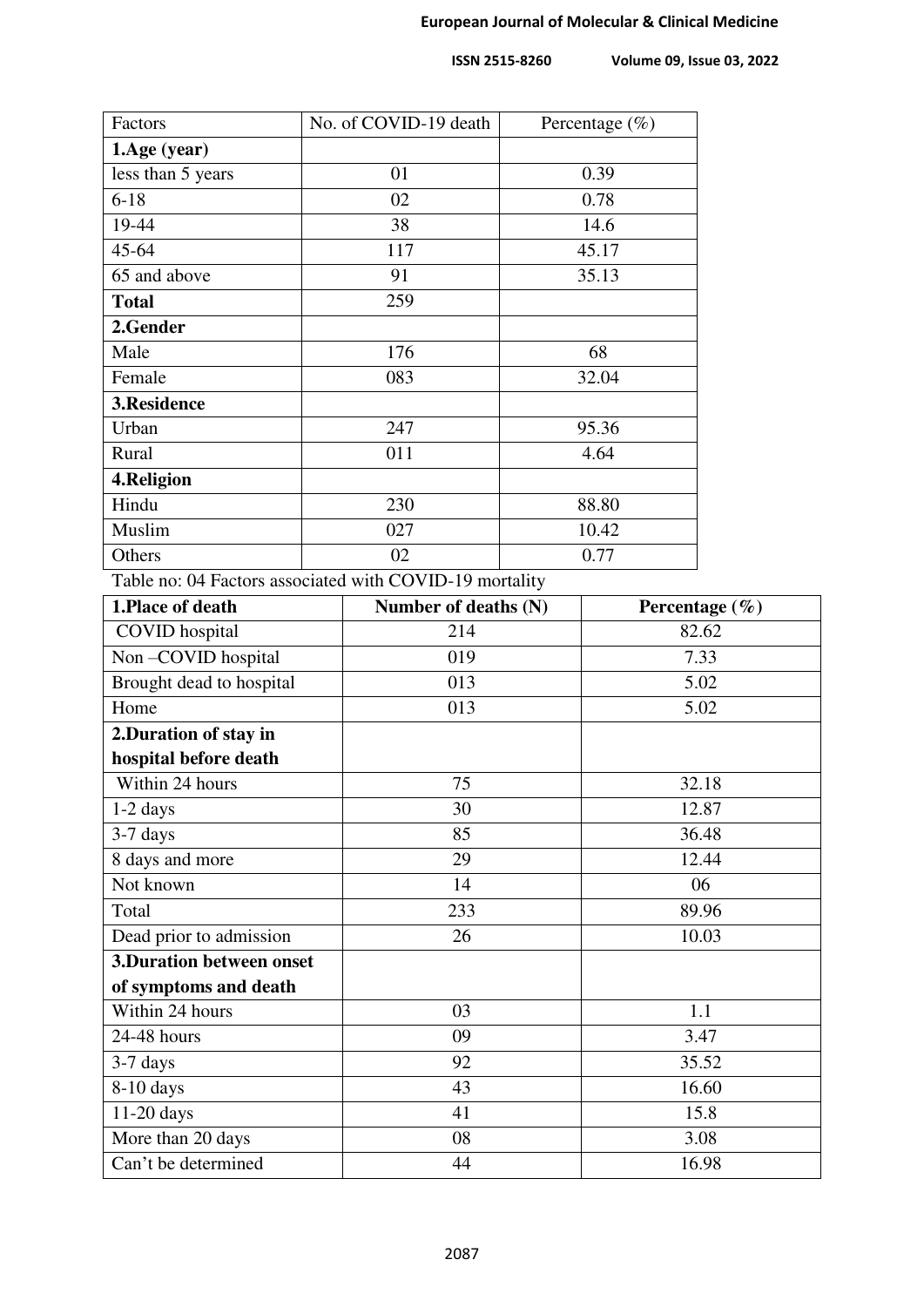| Total                       |     |       |
|-----------------------------|-----|-------|
| <b>4.Duration between</b>   |     |       |
| reported positive and death |     |       |
| Within 24 hours             | 66  | 25.48 |
| 24 hours to 48 hours        | 38  | 14.67 |
| $3-7$ days                  | 103 | 39.76 |
| $8-10$ days                 | 17  | 6.56  |
| $11-20$ days                | 05  | 1.93  |
| More than 20 days           | 02  | 0.77  |
| Can't be determined         | 21  | 8.10  |
| 5. Duration between onset   |     |       |
| of symptoms and             |     |       |
| hospitalization             |     |       |
| Within 1 day                | 33  | 14.1  |
| 2-3 days                    | 50  | 21.45 |
| 4-5 days                    | 53  | 22.74 |
| 6-7 days                    | 25  | 10.72 |
| $8-10$ days                 | 11  | 4.7   |
| More than 11days            | 13  | 5.5   |
| *Can't be determined        | 48  | 20.6  |
| Total                       | 233 | 100   |

\* reason : due to unavailability of death summary from private COVID and non -COVID hospitals.

Table no: 05 Symptoms in COVID-19 infection

| <b>Presentation of the disease</b>    | <b>Number of deaths</b> | Percentage $(\% )$ |
|---------------------------------------|-------------------------|--------------------|
| a. Asymptomatic                       | 14                      | 5.4                |
| b. fever                              | 30                      | 11.58              |
| b. dry cough                          | 25                      | 9.6                |
| c. shortness of breath                | 55                      | 21.23              |
| d. fever with dry cough               | 16                      | 6.17               |
| e. fever with breathlessness          | 35                      | 13.5               |
| f. fever, dry cough,                  | 38                      | 14.67              |
| breathlessness                        |                         |                    |
| g. loss of appetite                   | 03                      | 1.15               |
| h <sup>*</sup> .non specific symptoms | 20                      | 7.72               |
| i. chest pain                         | 07                      | 2.7                |
| j. swelling on limbs                  | 04                      | 1.54               |
| k. vomiting                           | 08                      | 3.0                |
| 1. pain in abdomen                    | 07                      | 2.7                |
| m. Loose motion                       | 04                      | 1.54               |
| n. others                             | 11                      | 4.24               |